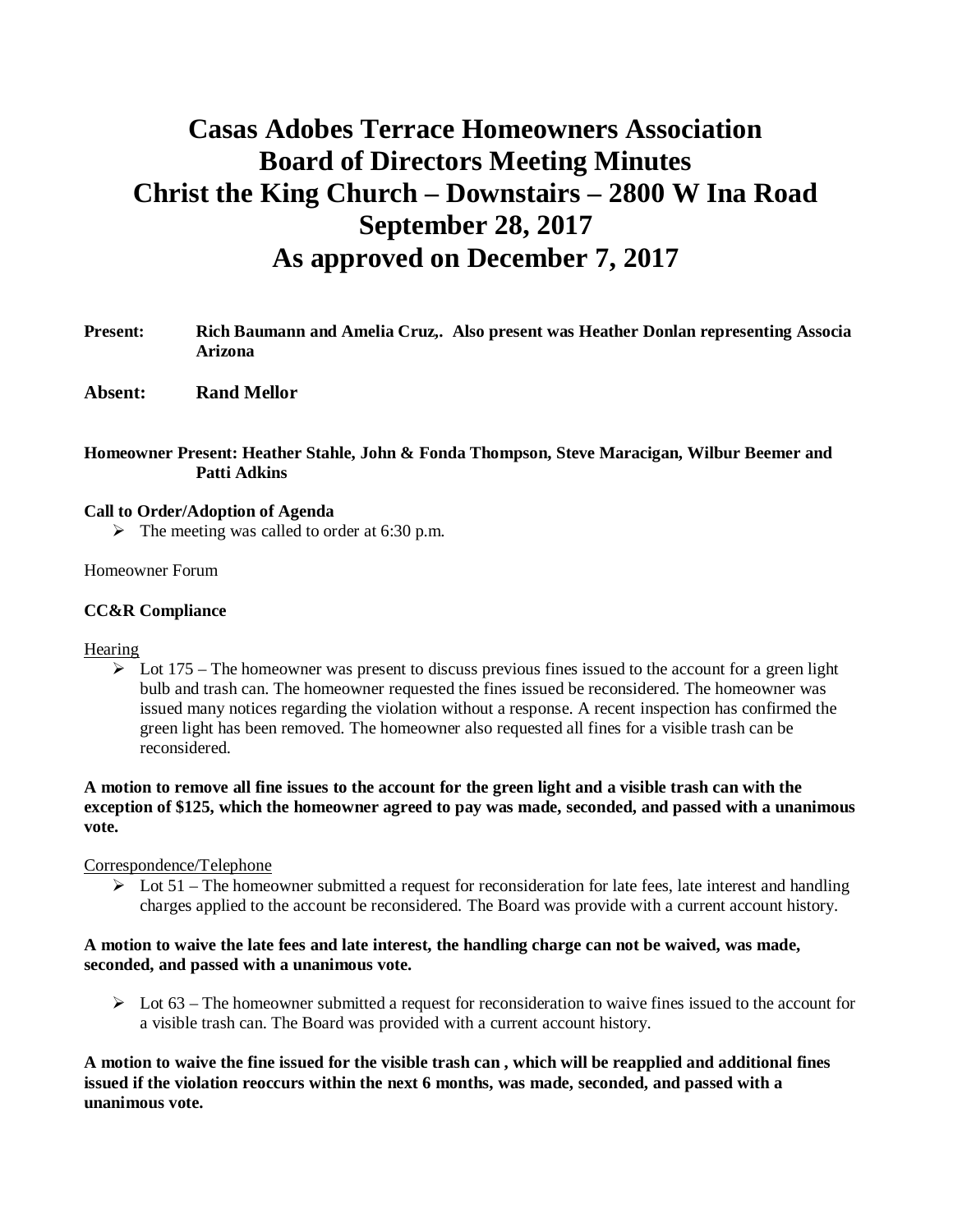$\triangleright$  Lot 170 – The homeowner submitted a request for reconsideration to waive fines issued to the account for parking in the street. The Board was provided with a current account history.

# **A motion to waive the fine issued for parking in the street, which will be reapplied and additional fines issued if the violation reoccurs within the next 6 months, was made, seconded, and passed with a unanimous vote.**

# **Approval of Minutes**

# *A motion to approve the July 27, 2017 meeting minutes as amended was made, seconded and passed with a unanimous vote.*

# *A motion to adopt the July 11, 2017 and August 1, 2017 ACC minutes as presented was made, seconded and passed with a unanimous vote.*

# **Financial Report**

- $\triangleright$  The August 2017 and September 2017 financials were provided for review.
- $\triangleright$  There were no questions or concerns.

**A motion to transfer \$5,000 from the Operating account to the Reserve account was made, seconded, and passed with a unanimous vote**.

# **The August 2017 and September 2017 financials were accepted as presented.**

### 2018 Proposed Budget

- $\triangleright$  The Board was provided with a proposed 2018 budget.
- $\triangleright$  The proposed budget does not include an increase to assessments.
- Ø Associa Arizona is requesting a 3% increase to the current management fee.
- $\triangleright$  This item was tabled for the December meeting.

# **Officer, Committee and Management Reports**

#### Officers Reports

 $\triangleright$  No Report

# ACC

 $\triangleright$  No report given.

#### Landscape

- $\triangleright$  The Landscape Committee voiced concerns with the current company.
- Ø Several items have not been addressed in several months.
- $\triangleright$  Complete Landscpaing has proposed an increase to the current man hours each month which would increase the amount of the current contract.
- $\triangleright$  On several occasions the current crew has been arriving to the community later than the contracted time.
- $\triangleright$  A change of landscape companies may increase the current monthly amount.
- $\triangleright$  The Board has been trying schedule a meeting with the owner of the company.

# Website

 $\triangleright$  No report given.